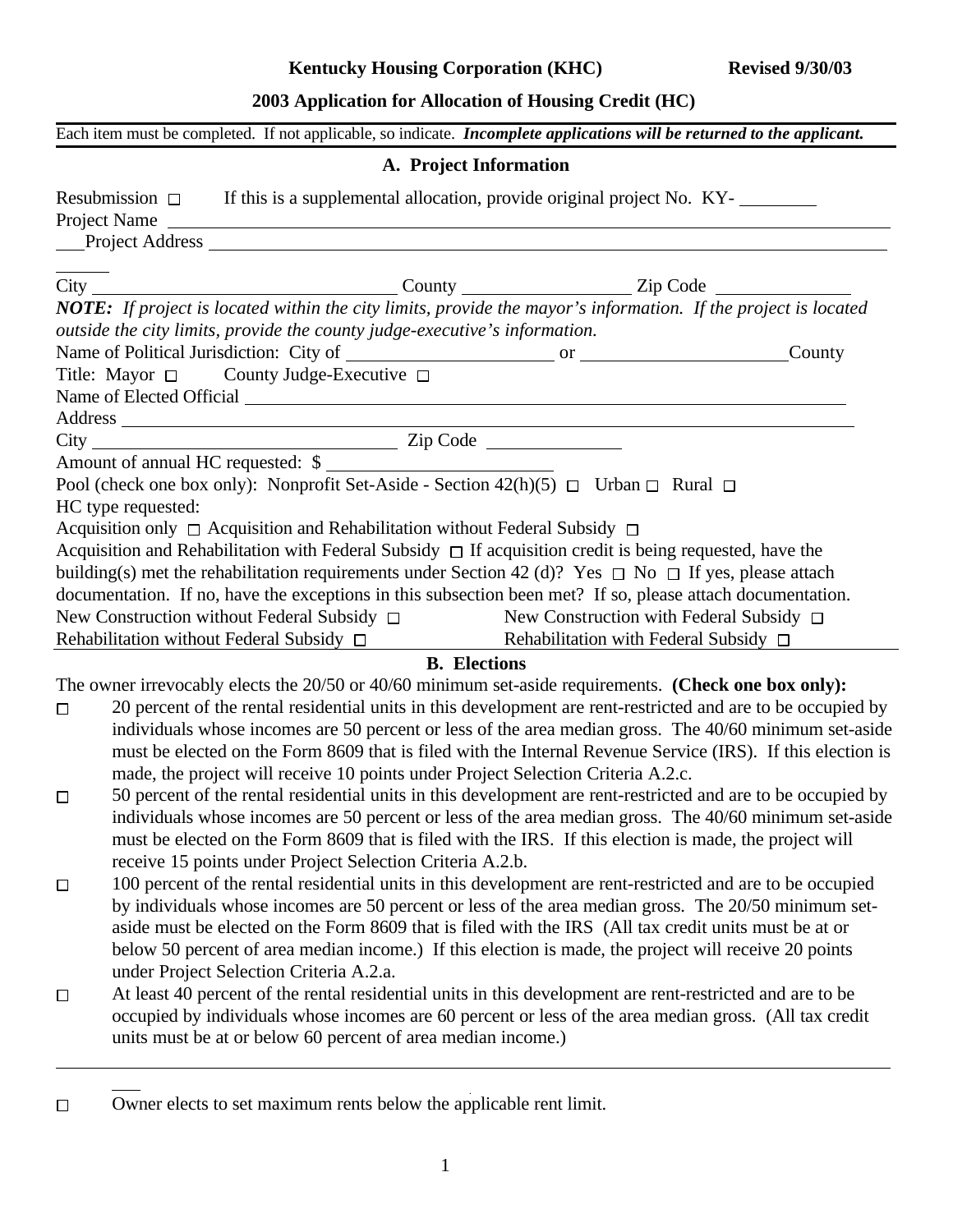|  | 95-99% $\Box$ 90-94% $\Box$ 85-89% $\Box$ 84% or less of applicable rent limit $\Box$ |
|--|---------------------------------------------------------------------------------------|
|  | <b>NOTE:</b> All projects must have a minimum of 30 years of affordability.           |

|                                                                                                                                                                                                                                      |                                          | C. Site Information                                                  |                         |                            |
|--------------------------------------------------------------------------------------------------------------------------------------------------------------------------------------------------------------------------------------|------------------------------------------|----------------------------------------------------------------------|-------------------------|----------------------------|
|                                                                                                                                                                                                                                      |                                          |                                                                      |                         |                            |
| Elevator: Yes $\square$ No $\square$ Type of Housing: Multifamily $\square$                                                                                                                                                          |                                          |                                                                      | Single-Family $\square$ |                            |
| Type of Units: Apartment $\Box$                                                                                                                                                                                                      |                                          | Detached $\square$ High-Rise $\square$                               | $SRO$ $\Box$            |                            |
| Duplex $\Box$                                                                                                                                                                                                                        |                                          | Special Needs $\square$ Other $\square$                              |                         |                            |
|                                                                                                                                                                                                                                      |                                          |                                                                      | Number of units         |                            |
| Undesignated                                                                                                                                                                                                                         |                                          |                                                                      |                         |                            |
|                                                                                                                                                                                                                                      |                                          |                                                                      |                         |                            |
| Set-aside for persons with a physical or mental impairment                                                                                                                                                                           |                                          |                                                                      |                         |                            |
| (100% of project must be set-aside in order to receive the                                                                                                                                                                           |                                          |                                                                      |                         |                            |
| 20 points under Project Selection Criteria D.2.)                                                                                                                                                                                     |                                          |                                                                      |                         |                            |
| <b>Elderly Set-aside</b>                                                                                                                                                                                                             |                                          |                                                                      |                         |                            |
|                                                                                                                                                                                                                                      | a. $62$ or older $-100\%$ of project     |                                                                      |                         |                            |
|                                                                                                                                                                                                                                      | b. 55 or older – At least 80% of project |                                                                      |                         |                            |
| <b>TOTAL NUMBER OF UNITS</b>                                                                                                                                                                                                         |                                          |                                                                      |                         |                            |
| Project meets the local rental housing needs as indicated by public housing waiting lists? Yes $\Box$ No $\Box$                                                                                                                      |                                          |                                                                      |                         |                            |
| Qualified Census Tract No. _____________________ Difficult Development Area? Yes □                                                                                                                                                   |                                          |                                                                      |                         | No <sub>1</sub>            |
|                                                                                                                                                                                                                                      |                                          |                                                                      |                         |                            |
| Is the project located within a designated Renaissance Kentucky area in a Gold or Silver Renaissance                                                                                                                                 |                                          |                                                                      |                         |                            |
| community? Yes $\Box$ No $\Box$                                                                                                                                                                                                      |                                          | NOTE: Endorsement from the local Renaissance Kentucky committee is   |                         |                            |
| required if the project is located within the designated gold or silver Renaissance area.                                                                                                                                            |                                          |                                                                      |                         |                            |
|                                                                                                                                                                                                                                      |                                          |                                                                      |                         |                            |
| Are all utilities available (gas and/or electric, water and sewer)? Yes $\Box$ No $\Box$                                                                                                                                             |                                          |                                                                      |                         |                            |
| If no, what is the anticipated date of availability?                                                                                                                                                                                 |                                          |                                                                      |                         |                            |
| Are support services being offered to tenants? Yes $\Box$ No $\Box$ If yes, is cost included in rent? Yes $\Box$ No $\Box$                                                                                                           |                                          |                                                                      |                         |                            |
|                                                                                                                                                                                                                                      |                                          | D. Owner Information (Must be completed and include owner's SSN/EIN) |                         |                            |
| Project Owner's SSN/EIN Project Owner's Name                                                                                                                                                                                         |                                          |                                                                      |                         |                            |
| Mailing Address <u>New York: William Barbara and State and State and State and State and State and State and State and State and State and State and State and State and State and State and State and State and State and State</u> |                                          |                                                                      |                         |                            |
|                                                                                                                                                                                                                                      |                                          |                                                                      |                         |                            |
| Type of Entity: Corporation $\Box$ General Partnership $\Box$                                                                                                                                                                        |                                          |                                                                      |                         | Government Entity $\Box$   |
|                                                                                                                                                                                                                                      |                                          | Individual $\square$ Limited Liability Company $\square$             |                         | Limited Partnership $\Box$ |
|                                                                                                                                                                                                                                      |                                          |                                                                      |                         |                            |
|                                                                                                                                                                                                                                      |                                          |                                                                      |                         |                            |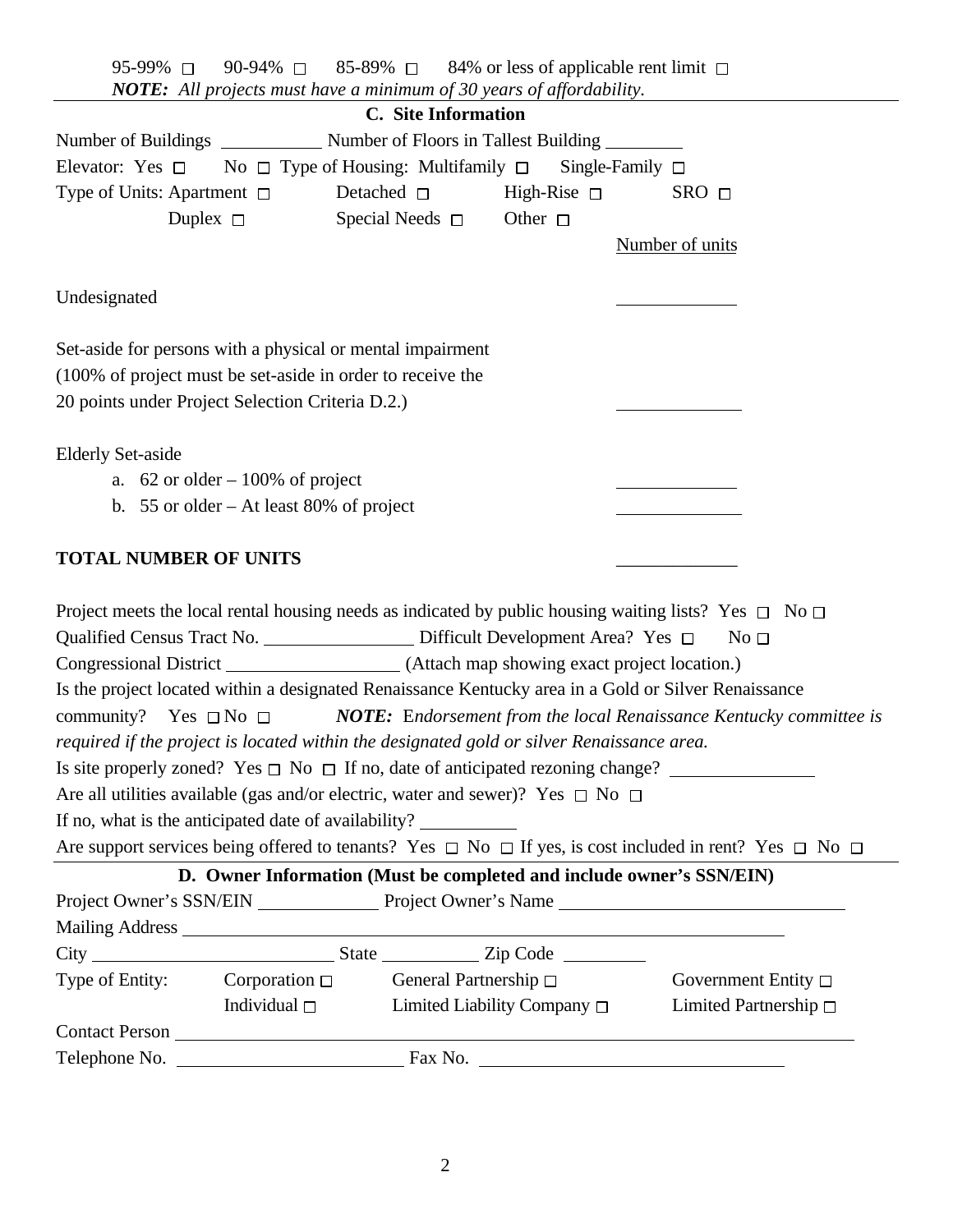| <b>E.</b> General Partner Information |                                              |                                                                                                                                                                                                                                |                               |  |  |  |  |
|---------------------------------------|----------------------------------------------|--------------------------------------------------------------------------------------------------------------------------------------------------------------------------------------------------------------------------------|-------------------------------|--|--|--|--|
|                                       | General Partner's EIN General Partner's Name |                                                                                                                                                                                                                                |                               |  |  |  |  |
|                                       |                                              |                                                                                                                                                                                                                                |                               |  |  |  |  |
|                                       |                                              |                                                                                                                                                                                                                                |                               |  |  |  |  |
| Type of Entity:                       | Corporation $\Box$                           | General Partnership $\Box$                                                                                                                                                                                                     | Government Entity $\Box$      |  |  |  |  |
|                                       | Individual $\square$                         | Limited Liability Company $\Box$                                                                                                                                                                                               | Limited Partnership $\square$ |  |  |  |  |
|                                       |                                              | Contact Person experience of the state of the state of the state of the state of the state of the state of the state of the state of the state of the state of the state of the state of the state of the state of the state o |                               |  |  |  |  |
|                                       |                                              |                                                                                                                                                                                                                                | Fax No.                       |  |  |  |  |

#### **F. Nonprofit Information**

Material Participation of Nonprofit Organization in Accordance with IRC Section 42(h)(5)  $\Box$ 

*NOTE: The nonprofit must be the developer and general partner of the project to be eligible for the nonprofit set-aside in addition to the requirements of IRC Section 42(h)(5). Otherwise, the application is considered in the respective urban or rural pools. This section must be completed when the applicant is applying for credit from the nonprofit set-aside and when a nonprofit provides services to the project and would like to be considered for the 10 points under C.2.* Nonprofit's EIN Name Name Mailing Address City State Zip Code Nonprofit status:  $501(c)(3)$  organization  $\Box$   $501(c)(4)$  organization  $\Box$ Contact Person Telephone No. Fax No.

Capacity: Developer  $\Box$  General Partner  $\Box$  Management Company  $\Box$  Service Provider  $\Box$ 

*NOTE: You must furnish Articles of Incorporation and IRS documentation for all nonprofit organizations involved in the project.*

To qualify for the nonprofit set-aside, the applicant must materially participate in the development and management of the project throughout the compliance period. Within the meaning of IRC 469(h), a nonprofit shall be treated as materially participating in an activity only if the nonprofit is involved in the operation of the activity on a basis that is regular, continuous and substantial. In addition to the requirements of IRC Section 42(h)(5), nonprofit participants must be the providers of all on-site property management services. Also, a qualified nonprofit must maintain an ownership interest in the project and cannot be controlled by or closely related to any of the for-profit owners or partners.

 $\square$  Exempt purposes include fostering of low-income housing (attach articles of incorporation). *NOTE: Attach letter from nonprofit organization describing nonprofit's participation in the development and operation of the project.*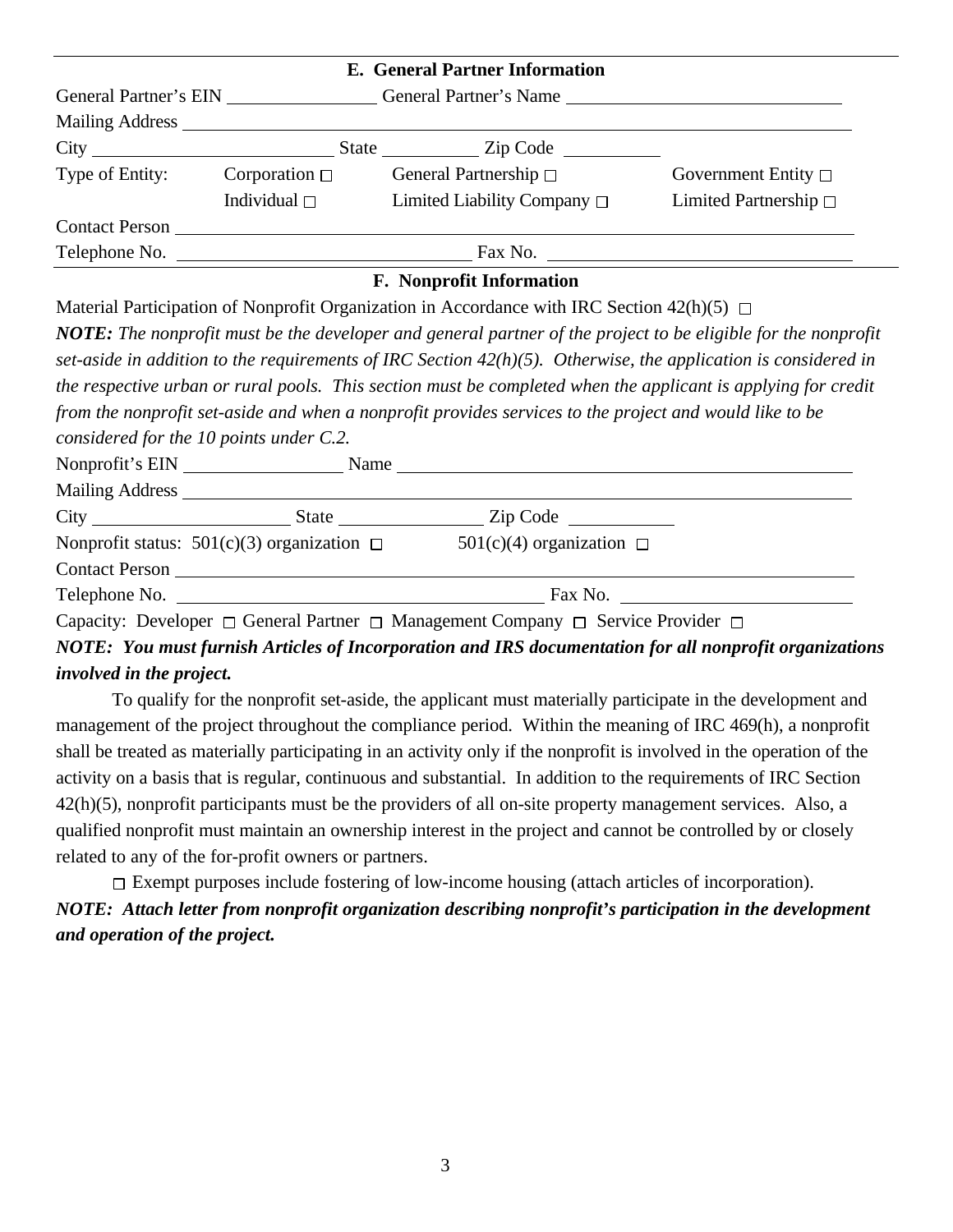## **G. Unit Distribution and Calculation of Applicable Fraction**

|                                               | Number of Units | <b>Square Footage</b> |
|-----------------------------------------------|-----------------|-----------------------|
| Total site acreage                            |                 |                       |
| No. of parking spaces                         |                 |                       |
| Total all buildings                           |                 |                       |
| Total nonresidential space                    |                 |                       |
| Total residential and common use              |                 |                       |
| Total commercial space                        |                 |                       |
| Total common space                            |                 |                       |
| Employee-occupied residential                 |                 |                       |
| Owner-occupied residential                    |                 |                       |
| <b>Total Low-Income/Rent-Restricted units</b> |                 |                       |
| Project-Based Rental-Assistance units         |                 |                       |
| Non-Low-Income residential units              |                 |                       |

# **H. Tenant-Paid Utilities/Utility Allowances**

Source of Allowance: Utility Company  $\Box$  Local Public Housing Authority  $\Box$ ? Effective Date \_\_\_\_\_

| <b>UTILITY</b>         | BEDROOM SIZE/MONTHLY ALLOWANCE |   |                |   |                |
|------------------------|--------------------------------|---|----------------|---|----------------|
| <b>NOTE:</b> List only | $\theta$                       | 1 | $\overline{2}$ | 3 | $\overline{4}$ |
| tenant-paid            |                                |   |                |   |                |
| <i>utilities.</i>      |                                |   |                |   |                |
| Heating                |                                |   |                |   |                |
| Air-Conditioning       |                                |   |                |   |                |
| Cooking                |                                |   |                |   |                |
| Lighting               |                                |   |                |   |                |
| Hot Water              |                                |   |                |   |                |
| Water                  |                                |   |                |   |                |
| Sewer                  |                                |   |                |   |                |
| Trash                  |                                |   |                |   |                |
| Total                  |                                |   |                |   |                |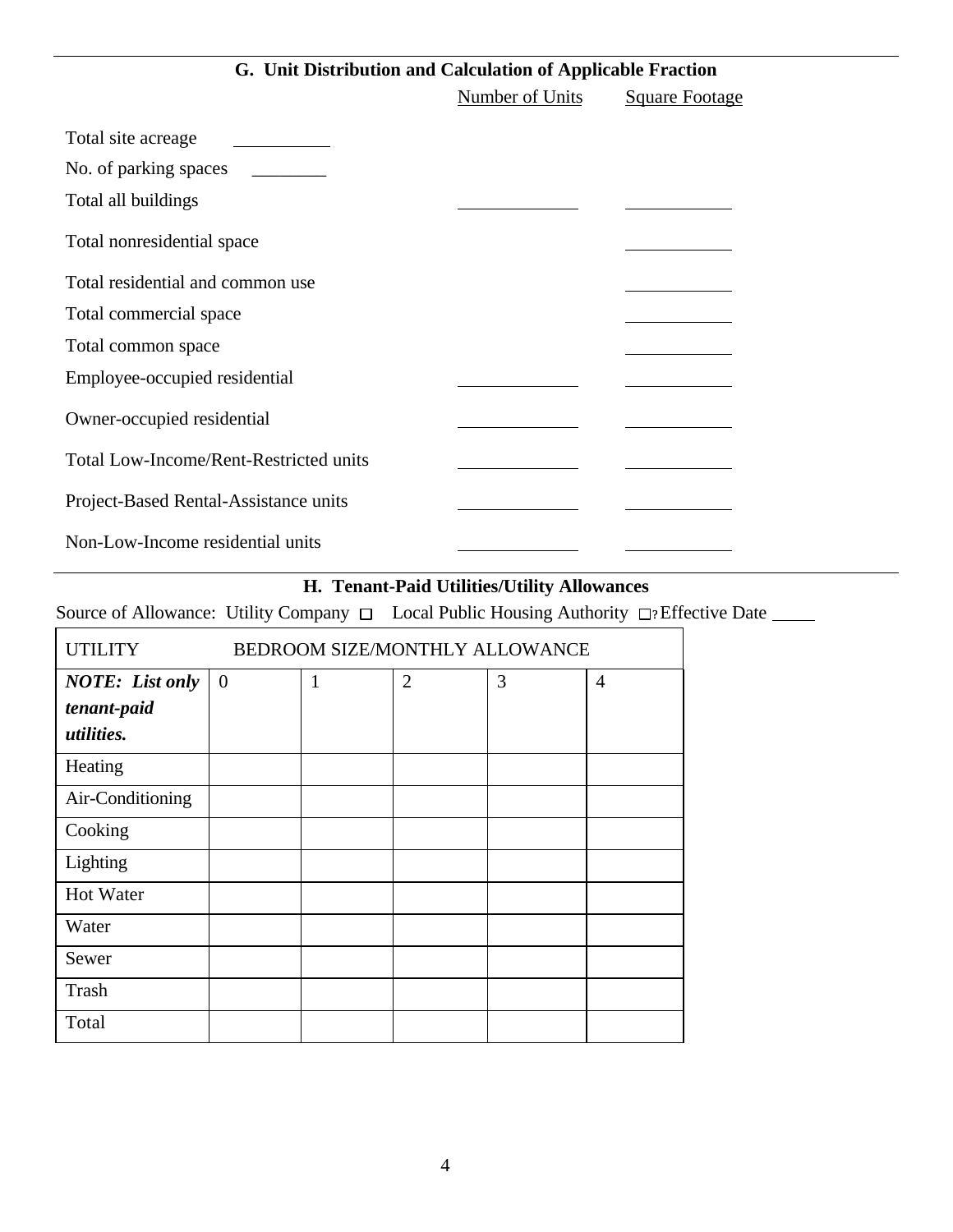| I.<br><b>Unit Distribution and Rents</b> |                      |        |                     |                       |          |                  |                |       |
|------------------------------------------|----------------------|--------|---------------------|-----------------------|----------|------------------|----------------|-------|
| <b>Building</b>                          | No. of               | No. of | No. of              | No. of                | Rents    | Other            | <b>Utility</b> | Gross |
| Designation                              | Bedrooms             | Units  | Housing             | Market                | (Tenant  | Charges          | Allowance      | Rent  |
| (Number or                               |                      |        | <b>Credit Units</b> | Rate Units            | Portion) | $\boldsymbol{+}$ | $^{+}$         | $=$   |
| Letter)                                  |                      |        |                     |                       |          |                  |                |       |
| Sample:                                  |                      |        |                     |                       |          |                  |                |       |
| $\boldsymbol{A}$                         | $\boldsymbol{\beta}$ | 24     | 24                  | $\boldsymbol{\theta}$ |          |                  |                |       |
| $\boldsymbol{B}$                         | $\boldsymbol{l}$     | 12     | 9                   | $\boldsymbol{\beta}$  |          |                  |                |       |
| $\boldsymbol{B}$                         | $\overline{2}$       | 12     | 9                   | $\boldsymbol{\beta}$  |          |                  |                |       |
|                                          |                      |        |                     |                       |          |                  |                |       |
|                                          |                      |        |                     |                       |          |                  |                |       |
|                                          |                      |        |                     |                       |          |                  |                |       |
|                                          |                      |        |                     |                       |          |                  |                |       |
|                                          |                      |        |                     |                       |          |                  |                |       |

## **J. Income Summary**

*NOTE: This information will be required during reservation on the 15-year cash flow statement.*

### **K. Sources of Funds (All information must be completed.)**

### **Construction Financing**

| Name of Lender | Amount | Interest | Term | Loan Type (Deferred Loan, Forgivable Loan or Grant) |
|----------------|--------|----------|------|-----------------------------------------------------|
|                |        | Rate     |      |                                                     |
|                |        |          |      |                                                     |
|                |        |          |      |                                                     |
|                |        |          |      |                                                     |
|                |        |          |      |                                                     |

#### **Permanent Financing (All sources must be listed. Use additional sheets if necessary.)**

| Name of Lender | Amount | Interest | Term | Loan Type (Deferred Loan, Forgivable Loan or Grant) |
|----------------|--------|----------|------|-----------------------------------------------------|
|                |        | Rate     |      |                                                     |
|                |        |          |      |                                                     |
|                |        |          |      |                                                     |
|                |        |          |      |                                                     |
|                |        |          |      |                                                     |

## **Tax Credit Financing**

Estimated Net Proceeds from Historic Tax Credits and Housing Credit (Please complete Section O)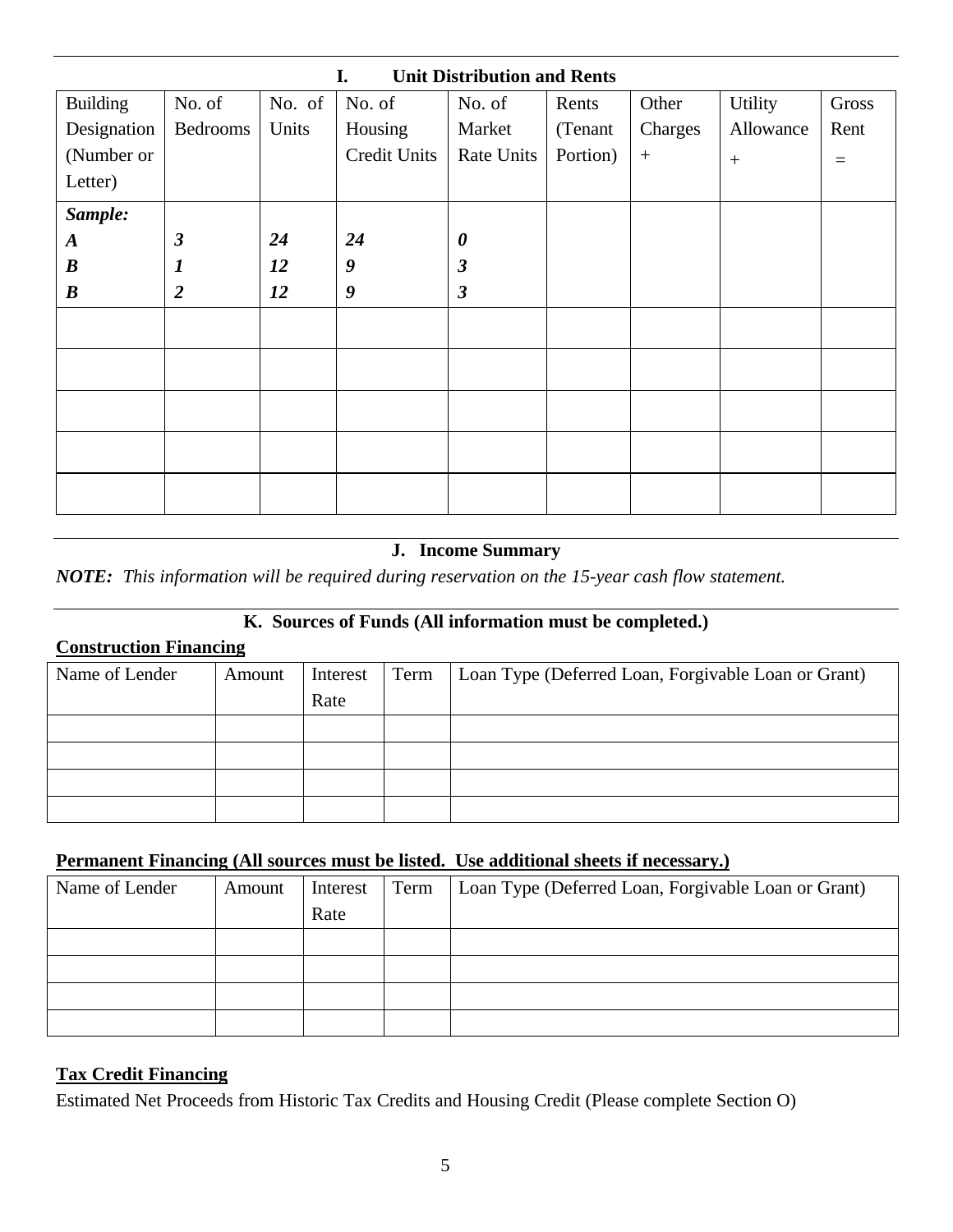|                                 | L. Uses of Funds            |                       |                       |
|---------------------------------|-----------------------------|-----------------------|-----------------------|
|                                 | <b>Excluded From Basis</b>  | 30% Present Value     | 70% Present Value     |
|                                 |                             | Credit                | Credit                |
| <b>Land Cost</b>                | $\overline{\text{S}}$       |                       |                       |
| <b>Land Acquisition Costs</b>   | $\overline{\$}$             |                       |                       |
| Attributable to Syndication     |                             |                       |                       |
| Land Cost Attributable to       | $\frac{1}{2}$               |                       |                       |
| Project Costs                   |                             |                       |                       |
| <b>Buildings</b>                |                             |                       |                       |
| <b>Existing Structures</b>      |                             | $\sim$                |                       |
| Demolition                      | $\overline{\text{S}}$       |                       |                       |
| Site Work                       |                             |                       |                       |
| On-site Work                    | $\frac{\text{S}}{\text{S}}$ | $\frac{\sqrt{2}}{2}$  | $\sim$                |
|                                 |                             |                       |                       |
| Off-site Work                   | $\overline{\$}$             |                       |                       |
| New Construction                | $\overline{\text{S}}$       |                       | $\sim$                |
| Rehabilitation                  | $\frac{1}{2}$               | $\overline{\text{S}}$ | $\overline{\text{S}}$ |
| <b>Accessory Structures</b>     | $\overline{\$}$             | $\overline{\text{S}}$ | $\frac{1}{2}$         |
| <b>Contractor Fees</b>          |                             |                       |                       |
| <b>General Requirements</b>     | \$                          | \$                    | \$                    |
| Overhead                        | $\frac{1}{2}$               | $\overline{\$}$       | $\frac{1}{2}$         |
|                                 |                             |                       |                       |
| Builder's Profit                | $\frac{1}{2}$               | $\sim$                | $\frac{1}{2}$         |
| <b>Construction Contingency</b> | $\frac{1}{2}$               | $\mathsf{\$}$         | $\frac{1}{2}$         |
|                                 |                             |                       |                       |
| Professional Fees               |                             |                       |                       |
| Architect                       |                             |                       |                       |
| Land Portion                    | $\frac{1}{2}$               |                       |                       |
| <b>Building Portion</b>         |                             | $\mathbb{S}$          | $\frac{1}{2}$         |
|                                 |                             |                       |                       |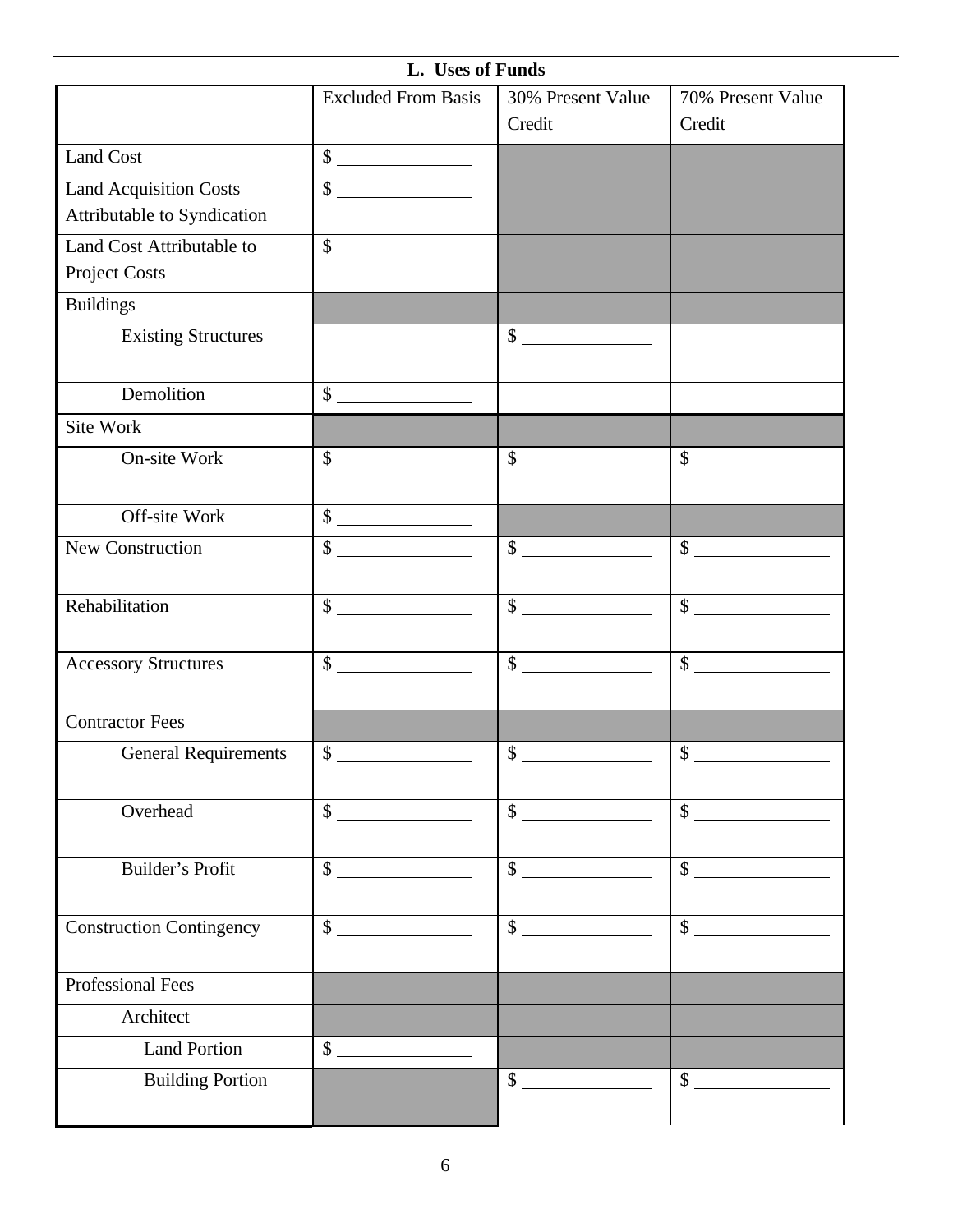| Attorney, Real Estate               |                             |                                                                               |                                         |
|-------------------------------------|-----------------------------|-------------------------------------------------------------------------------|-----------------------------------------|
| <b>Land Portion</b>                 | $\frac{\text{S}}{\text{S}}$ |                                                                               |                                         |
| <b>Building Portion</b>             |                             | $\frac{1}{2}$                                                                 | $\begin{array}{c c} \hline \end{array}$ |
| Engineer/Survey                     |                             |                                                                               |                                         |
| <b>Land Portion</b>                 | $\frac{\text{S}}{\text{S}}$ |                                                                               |                                         |
| <b>Building Portion</b>             |                             | $\begin{array}{c c} \hline \end{array}$ $\begin{array}{c} \hline \end{array}$ | $\overline{\text{S}}$                   |
| <b>Construction Interim Costs</b>   |                             |                                                                               |                                         |
| <b>Hazard Insurance</b>             | $\frac{\text{S}}{\text{S}}$ | $\overline{\text{S}}$                                                         | $\frac{1}{2}$                           |
|                                     | <b>Excluded From Basis</b>  | 30% Present Value<br>Credit                                                   | 70% Present Value<br>Credit             |
| Liability Insurance                 | $\frac{\sqrt{2}}{2}$        | $\frac{1}{2}$                                                                 | $\overline{\$}$                         |
| Performance Bond                    | $\frac{1}{\sqrt{2}}$        | $\sim$                                                                        | $\overline{\$}$                         |
| <b>Credit Report</b>                | $\frac{\text{S}}{\text{S}}$ | $\frac{1}{2}$                                                                 | $\overline{\$}$                         |
| Interest                            | $\frac{\text{S}}{\text{S}}$ | $\overline{\$}$                                                               | $\overline{\text{S}}$                   |
| <b>Origination Points</b>           | $\mathbb{S}$                | $\frac{\text{S}}{\text{S}}$                                                   | $\sim$                                  |
| <b>Credit Enhancement</b>           | $\mathcal{S}$               | $\mathcal{S}$                                                                 | $\mathcal{S}$                           |
| <b>Inspection Fees</b>              | $\overline{\$}$             | $\overline{\$}$                                                               | $\sim$                                  |
| Title/Recording - Land              |                             |                                                                               |                                         |
| Title/Recording-<br><b>Building</b> |                             | $\frac{1}{2}$                                                                 | $\frac{1}{2}$                           |
| Other Legal Fees                    | $\sim$                      | $\frac{\text{S}}{\text{S}}$                                                   | $\overline{\$}$                         |
| $Taxes - Land$                      | $\overline{\$}$             |                                                                               |                                         |
| Taxes - Building                    |                             | $\sim$                                                                        | $\sim$                                  |
| <b>Permanent Financing</b>          |                             |                                                                               |                                         |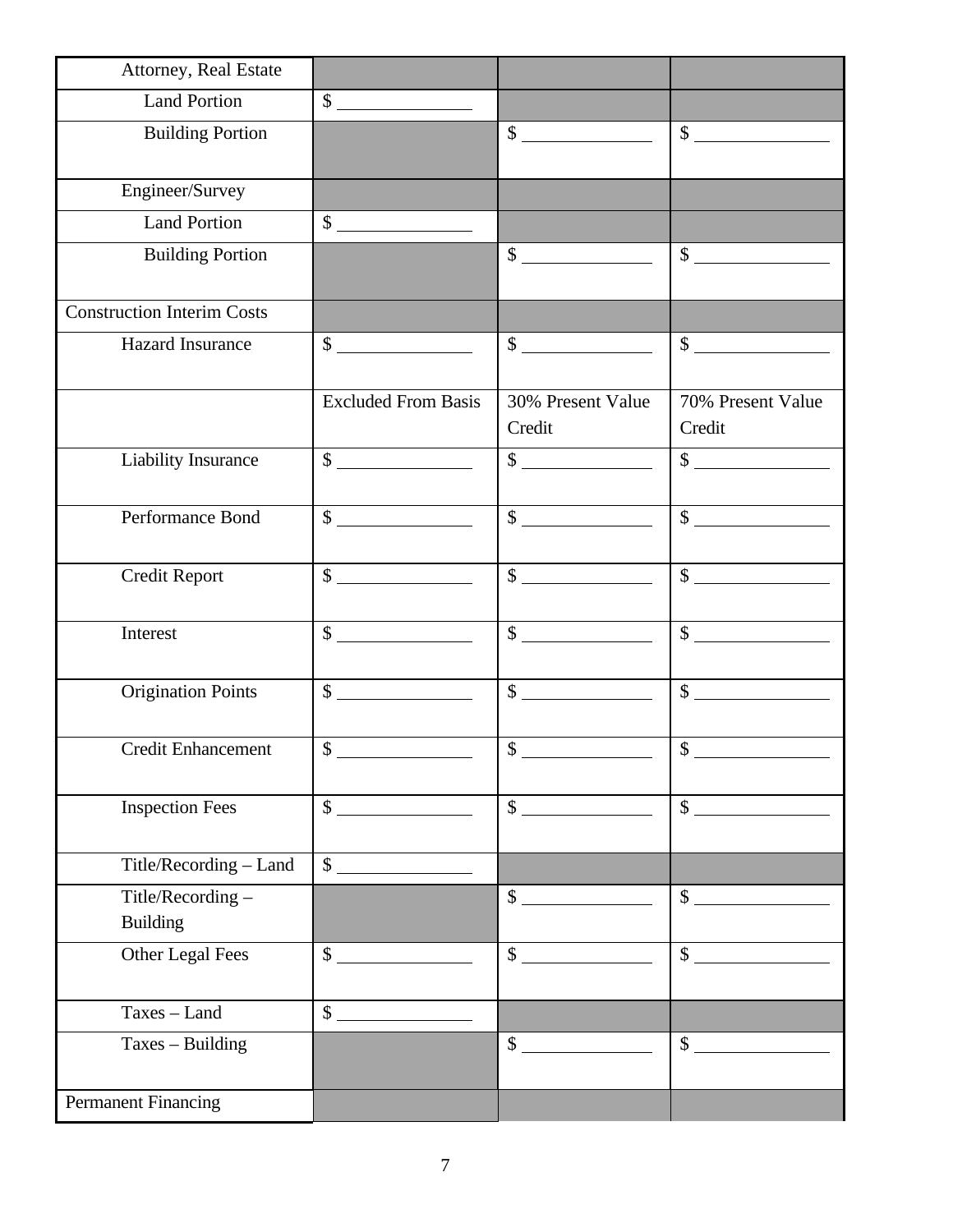| <b>Bond Premium</b>                 | $\begin{array}{c c} \hline \end{array}$                                                                                                                                                                                                                                                                                                       |                   |                   |
|-------------------------------------|-----------------------------------------------------------------------------------------------------------------------------------------------------------------------------------------------------------------------------------------------------------------------------------------------------------------------------------------------|-------------------|-------------------|
| <b>Origination Fees</b>             | $\overline{\$}$                                                                                                                                                                                                                                                                                                                               |                   |                   |
| <b>Credit Enhancement</b>           | $\frac{1}{2}$                                                                                                                                                                                                                                                                                                                                 |                   |                   |
| Title and Recording                 | $\begin{array}{c c} \hline \end{array}$                                                                                                                                                                                                                                                                                                       |                   |                   |
| <b>Legal Fees</b>                   | $\begin{array}{c c} \hline \end{array}$ $\begin{array}{c} \hline \end{array}$                                                                                                                                                                                                                                                                 |                   |                   |
| Prepaid MIP                         | $\overline{\text{S}}$                                                                                                                                                                                                                                                                                                                         |                   |                   |
| <b>Soft Costs</b>                   |                                                                                                                                                                                                                                                                                                                                               |                   |                   |
| Market Study                        | $\overline{\text{S}}$                                                                                                                                                                                                                                                                                                                         |                   |                   |
| <b>Environmental Study</b>          | $\frac{\text{S}}{\text{S}}$                                                                                                                                                                                                                                                                                                                   | $\sim$            | $\mathcal{S}$     |
| <b>Tax Credit Fees</b>              | $\overline{\text{S}}$                                                                                                                                                                                                                                                                                                                         |                   |                   |
| <b>Cost Certification</b>           | $\begin{array}{c c} \hline \end{array}$                                                                                                                                                                                                                                                                                                       |                   |                   |
| Syndication                         |                                                                                                                                                                                                                                                                                                                                               |                   |                   |
| Organization                        | $\frac{1}{\sqrt{2}}$                                                                                                                                                                                                                                                                                                                          |                   |                   |
| <b>Bridge Loan</b>                  | $\overline{\$}$                                                                                                                                                                                                                                                                                                                               |                   |                   |
| <b>Legal Fees</b>                   | $\int$                                                                                                                                                                                                                                                                                                                                        |                   |                   |
| Developer Fees                      |                                                                                                                                                                                                                                                                                                                                               |                   |                   |
| Attributable to Land                | $\begin{picture}(20,20) \put(0,0){\line(1,0){100}} \put(15,0){\line(1,0){100}} \put(15,0){\line(1,0){100}} \put(15,0){\line(1,0){100}} \put(15,0){\line(1,0){100}} \put(15,0){\line(1,0){100}} \put(15,0){\line(1,0){100}} \put(15,0){\line(1,0){100}} \put(15,0){\line(1,0){100}} \put(15,0){\line(1,0){100}} \put(15,0){\line(1,0){100}} \$ |                   |                   |
| Attributable to Syndication         | $\sim$                                                                                                                                                                                                                                                                                                                                        |                   |                   |
|                                     | <b>Excluded From Basis</b>                                                                                                                                                                                                                                                                                                                    | 30% Present Value | 70% Present Value |
|                                     |                                                                                                                                                                                                                                                                                                                                               | Credit            | Credit            |
| <b>Attributable to Construction</b> |                                                                                                                                                                                                                                                                                                                                               | \$                | \$                |
|                                     |                                                                                                                                                                                                                                                                                                                                               |                   |                   |
| <b>Consultant Fees</b>              |                                                                                                                                                                                                                                                                                                                                               |                   |                   |
| Attributable to Land                |                                                                                                                                                                                                                                                                                                                                               |                   |                   |
|                                     | $\sim$                                                                                                                                                                                                                                                                                                                                        |                   |                   |
| Attributable to Syndication         | $\mathcal{S}$                                                                                                                                                                                                                                                                                                                                 |                   |                   |
| <b>Attributable to Construction</b> |                                                                                                                                                                                                                                                                                                                                               | $\frac{1}{2}$     | $\mathbb{S}$      |
| <b>Project Reserves</b>             |                                                                                                                                                                                                                                                                                                                                               |                   |                   |
| Rent-Up                             |                                                                                                                                                                                                                                                                                                                                               |                   |                   |
| Operating                           | $\sim$<br>\$                                                                                                                                                                                                                                                                                                                                  |                   |                   |
| Replacement                         | $\mathbb{S}$                                                                                                                                                                                                                                                                                                                                  |                   |                   |
| <b>Escrows</b>                      | $\mathbb{S}$                                                                                                                                                                                                                                                                                                                                  |                   |                   |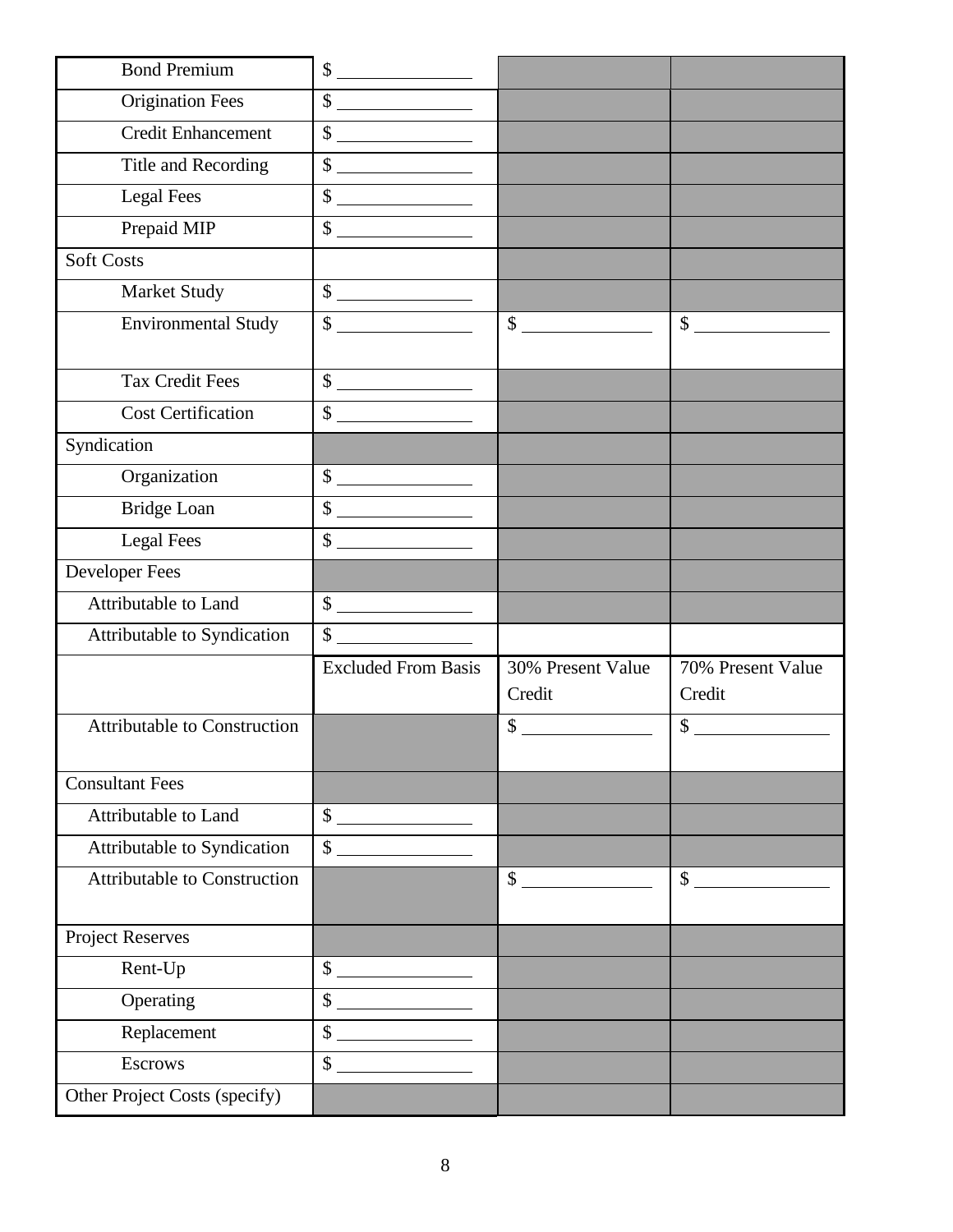|                                   | $\int$                                                                                                                                                                                                                                                                                                                                              | $\begin{picture}(20,20) \put(0,0){\line(1,0){10}} \put(15,0){\line(1,0){10}} \put(15,0){\line(1,0){10}} \put(15,0){\line(1,0){10}} \put(15,0){\line(1,0){10}} \put(15,0){\line(1,0){10}} \put(15,0){\line(1,0){10}} \put(15,0){\line(1,0){10}} \put(15,0){\line(1,0){10}} \put(15,0){\line(1,0){10}} \put(15,0){\line(1,0){10}} \put(15,0){\line(1$ | $\sim$                                                                                                                                                                                                                                                                                                                                              |
|-----------------------------------|-----------------------------------------------------------------------------------------------------------------------------------------------------------------------------------------------------------------------------------------------------------------------------------------------------------------------------------------------------|-----------------------------------------------------------------------------------------------------------------------------------------------------------------------------------------------------------------------------------------------------------------------------------------------------------------------------------------------------|-----------------------------------------------------------------------------------------------------------------------------------------------------------------------------------------------------------------------------------------------------------------------------------------------------------------------------------------------------|
|                                   |                                                                                                                                                                                                                                                                                                                                                     |                                                                                                                                                                                                                                                                                                                                                     |                                                                                                                                                                                                                                                                                                                                                     |
|                                   | $\frac{\text{S}}{\text{S}}$                                                                                                                                                                                                                                                                                                                         | $\frac{\sqrt{2}}{2}$                                                                                                                                                                                                                                                                                                                                | $\frac{1}{2}$                                                                                                                                                                                                                                                                                                                                       |
|                                   |                                                                                                                                                                                                                                                                                                                                                     |                                                                                                                                                                                                                                                                                                                                                     |                                                                                                                                                                                                                                                                                                                                                     |
| <b>TOTAL PROJECT COST</b>         | $\begin{picture}(20,20) \put(0,0){\line(1,0){10}} \put(15,0){\line(1,0){10}} \put(15,0){\line(1,0){10}} \put(15,0){\line(1,0){10}} \put(15,0){\line(1,0){10}} \put(15,0){\line(1,0){10}} \put(15,0){\line(1,0){10}} \put(15,0){\line(1,0){10}} \put(15,0){\line(1,0){10}} \put(15,0){\line(1,0){10}} \put(15,0){\line(1,0){10}} \put(15,0){\line(1$ | $\frac{\sqrt{2}}{2}$                                                                                                                                                                                                                                                                                                                                | $\frac{1}{2}$                                                                                                                                                                                                                                                                                                                                       |
|                                   |                                                                                                                                                                                                                                                                                                                                                     |                                                                                                                                                                                                                                                                                                                                                     |                                                                                                                                                                                                                                                                                                                                                     |
| Less: Adjustments to Basis        |                                                                                                                                                                                                                                                                                                                                                     |                                                                                                                                                                                                                                                                                                                                                     |                                                                                                                                                                                                                                                                                                                                                     |
| Grants                            |                                                                                                                                                                                                                                                                                                                                                     | $\begin{array}{c}\n\circ \\ \bullet \\ \hline\n\end{array}$                                                                                                                                                                                                                                                                                         | $\begin{picture}(20,20) \put(0,0){\line(1,0){100}} \put(15,0){\line(1,0){100}} \put(15,0){\line(1,0){100}} \put(15,0){\line(1,0){100}} \put(15,0){\line(1,0){100}} \put(15,0){\line(1,0){100}} \put(15,0){\line(1,0){100}} \put(15,0){\line(1,0){100}} \put(15,0){\line(1,0){100}} \put(15,0){\line(1,0){100}} \put(15,0){\line(1,0){100}} \$       |
|                                   |                                                                                                                                                                                                                                                                                                                                                     |                                                                                                                                                                                                                                                                                                                                                     |                                                                                                                                                                                                                                                                                                                                                     |
| <b>Federal Subsidies</b>          |                                                                                                                                                                                                                                                                                                                                                     | $\sim$                                                                                                                                                                                                                                                                                                                                              | $\begin{picture}(20,20) \put(0,0){\line(1,0){10}} \put(15,0){\line(1,0){10}} \put(15,0){\line(1,0){10}} \put(15,0){\line(1,0){10}} \put(15,0){\line(1,0){10}} \put(15,0){\line(1,0){10}} \put(15,0){\line(1,0){10}} \put(15,0){\line(1,0){10}} \put(15,0){\line(1,0){10}} \put(15,0){\line(1,0){10}} \put(15,0){\line(1,0){10}} \put(15,0){\line(1$ |
|                                   |                                                                                                                                                                                                                                                                                                                                                     |                                                                                                                                                                                                                                                                                                                                                     |                                                                                                                                                                                                                                                                                                                                                     |
| Historic Rehab. Credits           |                                                                                                                                                                                                                                                                                                                                                     | $\frac{\sqrt{2}}{2}$                                                                                                                                                                                                                                                                                                                                | $\overline{\text{S}}$                                                                                                                                                                                                                                                                                                                               |
|                                   |                                                                                                                                                                                                                                                                                                                                                     |                                                                                                                                                                                                                                                                                                                                                     |                                                                                                                                                                                                                                                                                                                                                     |
| <b>Excess Cost Units</b>          |                                                                                                                                                                                                                                                                                                                                                     | $\frac{\text{S}}{\text{S}}$                                                                                                                                                                                                                                                                                                                         | $\sim$                                                                                                                                                                                                                                                                                                                                              |
|                                   |                                                                                                                                                                                                                                                                                                                                                     |                                                                                                                                                                                                                                                                                                                                                     |                                                                                                                                                                                                                                                                                                                                                     |
| <b>Eligible Basis</b>             |                                                                                                                                                                                                                                                                                                                                                     | $\frac{\text{S}}{\text{S}}$                                                                                                                                                                                                                                                                                                                         | $\frac{1}{2}$                                                                                                                                                                                                                                                                                                                                       |
|                                   |                                                                                                                                                                                                                                                                                                                                                     |                                                                                                                                                                                                                                                                                                                                                     |                                                                                                                                                                                                                                                                                                                                                     |
| High Cost Adjustment              |                                                                                                                                                                                                                                                                                                                                                     | $\sim$                                                                                                                                                                                                                                                                                                                                              | $\sim$                                                                                                                                                                                                                                                                                                                                              |
|                                   | $\%$                                                                                                                                                                                                                                                                                                                                                |                                                                                                                                                                                                                                                                                                                                                     |                                                                                                                                                                                                                                                                                                                                                     |
| <b>Adjusted Eligible Basis</b>    |                                                                                                                                                                                                                                                                                                                                                     | $\sim$                                                                                                                                                                                                                                                                                                                                              | $\overline{\text{S}}$                                                                                                                                                                                                                                                                                                                               |
|                                   |                                                                                                                                                                                                                                                                                                                                                     |                                                                                                                                                                                                                                                                                                                                                     |                                                                                                                                                                                                                                                                                                                                                     |
| Applicable Fraction (lower of     |                                                                                                                                                                                                                                                                                                                                                     |                                                                                                                                                                                                                                                                                                                                                     |                                                                                                                                                                                                                                                                                                                                                     |
| unit fraction or floor space      |                                                                                                                                                                                                                                                                                                                                                     | $\%$                                                                                                                                                                                                                                                                                                                                                | $\%$                                                                                                                                                                                                                                                                                                                                                |
| fraction)                         |                                                                                                                                                                                                                                                                                                                                                     |                                                                                                                                                                                                                                                                                                                                                     |                                                                                                                                                                                                                                                                                                                                                     |
| <b>Qualified Basis</b>            |                                                                                                                                                                                                                                                                                                                                                     | \$                                                                                                                                                                                                                                                                                                                                                  | \$                                                                                                                                                                                                                                                                                                                                                  |
|                                   |                                                                                                                                                                                                                                                                                                                                                     |                                                                                                                                                                                                                                                                                                                                                     |                                                                                                                                                                                                                                                                                                                                                     |
| <b>Tax Credit Rate</b>            |                                                                                                                                                                                                                                                                                                                                                     |                                                                                                                                                                                                                                                                                                                                                     |                                                                                                                                                                                                                                                                                                                                                     |
|                                   |                                                                                                                                                                                                                                                                                                                                                     | 4%                                                                                                                                                                                                                                                                                                                                                  | 9%                                                                                                                                                                                                                                                                                                                                                  |
| <b>Maximum Annual Tax Credits</b> |                                                                                                                                                                                                                                                                                                                                                     | $\sim$                                                                                                                                                                                                                                                                                                                                              | $\overline{\text{S}}$                                                                                                                                                                                                                                                                                                                               |
|                                   |                                                                                                                                                                                                                                                                                                                                                     |                                                                                                                                                                                                                                                                                                                                                     |                                                                                                                                                                                                                                                                                                                                                     |

## **M. Annual Project Expenses/Outflows of Cash**

*NOTE: This information will be required during reservation on the 15-year cash flow statement.*

## **N. Statement of Income and Expenses**

*NOTE: This information will be required during reservation on the 15-year cash flow statement.*

#### **O. Syndication Information**

Estimated Gross Proceeds from HC Syndication

Syndication Expenses No. of Payments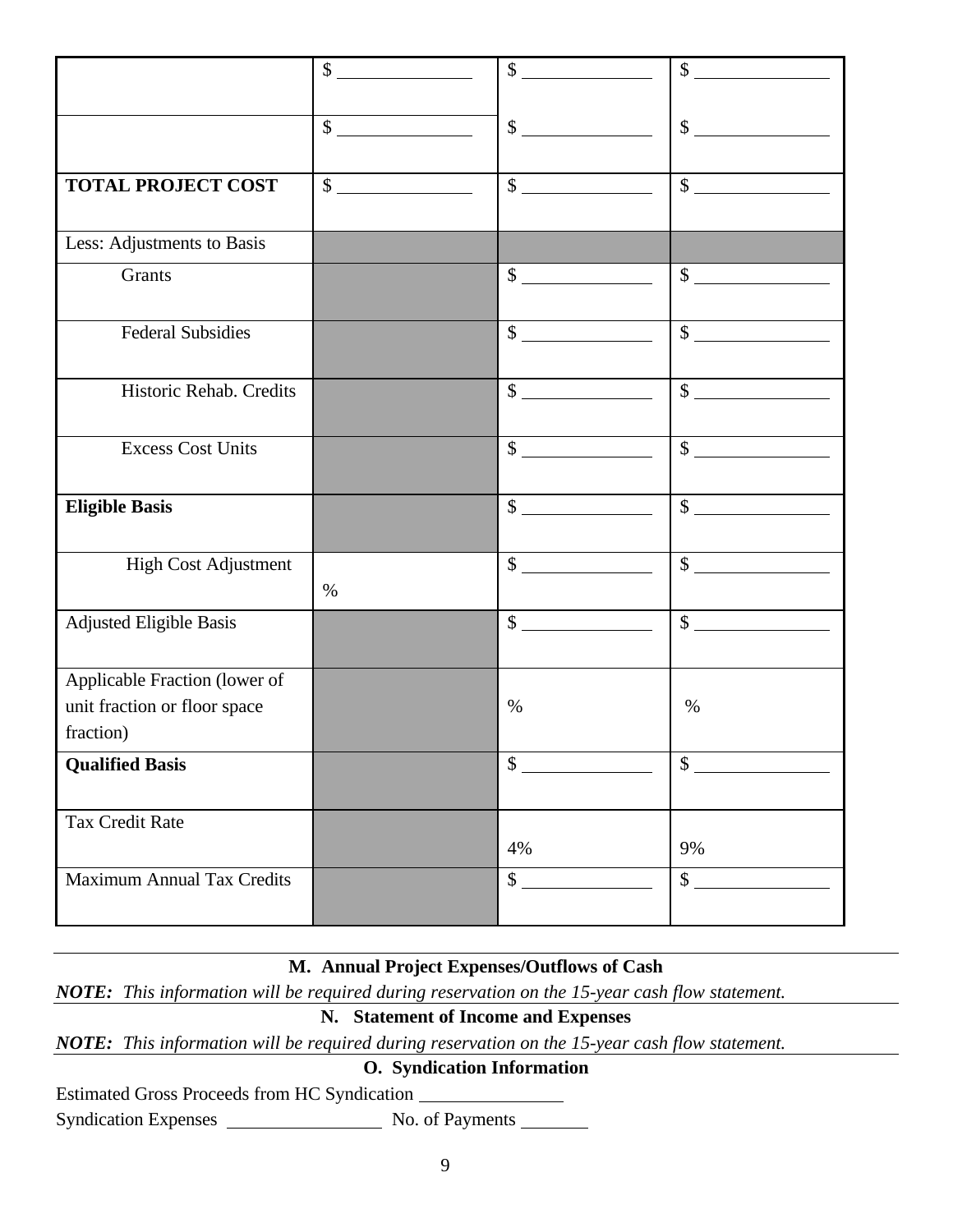|                | Syndicator Name |                                                                                                                                                                                                                                      |  |
|----------------|-----------------|--------------------------------------------------------------------------------------------------------------------------------------------------------------------------------------------------------------------------------------|--|
|                |                 |                                                                                                                                                                                                                                      |  |
|                |                 |                                                                                                                                                                                                                                      |  |
|                |                 |                                                                                                                                                                                                                                      |  |
| Pay-in         | Pay-in Date     | Amount of Pay-in                                                                                                                                                                                                                     |  |
| Number         |                 |                                                                                                                                                                                                                                      |  |
| $\mathbf{1}$   |                 |                                                                                                                                                                                                                                      |  |
| $\overline{2}$ |                 |                                                                                                                                                                                                                                      |  |
| $\mathfrak{Z}$ |                 |                                                                                                                                                                                                                                      |  |
| $\overline{4}$ |                 |                                                                                                                                                                                                                                      |  |
| 5              |                 |                                                                                                                                                                                                                                      |  |
|                |                 | Anticipated Net Proceeds from Historic Tax Credit _______________________________                                                                                                                                                    |  |
|                |                 |                                                                                                                                                                                                                                      |  |
|                |                 |                                                                                                                                                                                                                                      |  |
|                |                 |                                                                                                                                                                                                                                      |  |
|                |                 | City City City Code City Code                                                                                                                                                                                                        |  |
|                |                 |                                                                                                                                                                                                                                      |  |
|                |                 | P. Management Information                                                                                                                                                                                                            |  |
|                |                 |                                                                                                                                                                                                                                      |  |
|                |                 | Mailing Address <u>and a substitution of the set of the set of the set of the set of the set of the set of the set of the set of the set of the set of the set of the set of the set of the set of the set of the set of the set</u> |  |
|                |                 |                                                                                                                                                                                                                                      |  |
|                |                 |                                                                                                                                                                                                                                      |  |
|                |                 |                                                                                                                                                                                                                                      |  |
|                |                 | Q. Development Team                                                                                                                                                                                                                  |  |
|                |                 |                                                                                                                                                                                                                                      |  |
|                |                 | Mailing Address National Address                                                                                                                                                                                                     |  |
|                |                 | City City City Code City Contact City Code City Code City Code City Code City Code City Code City Code City Code                                                                                                                     |  |
|                |                 |                                                                                                                                                                                                                                      |  |
|                |                 |                                                                                                                                                                                                                                      |  |
|                |                 | Minority or Female Owned and Managed For Profit Development Entity: Yes $\Box$ No $\Box$ NOTE: If yes, attach                                                                                                                        |  |
| documentation. |                 |                                                                                                                                                                                                                                      |  |

| R. Project Schedule |             |                 |
|---------------------|-------------|-----------------|
|                     | <b>DATE</b> |                 |
| Site                |             | Option/Contract |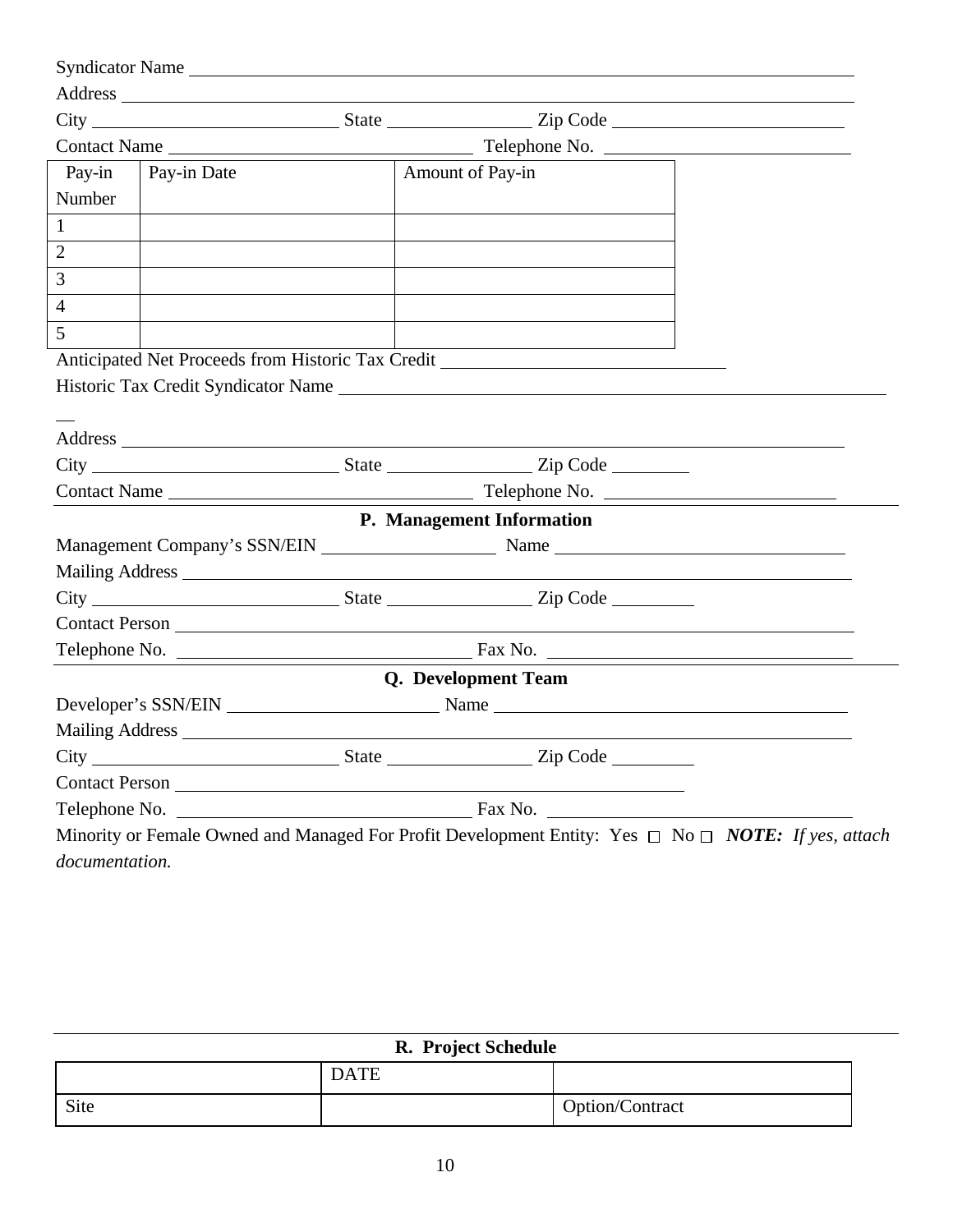|              | Acquisition                  |
|--------------|------------------------------|
|              | <b>Zoning Approval</b>       |
|              | <b>Tax Abatement</b>         |
| Plans        | Final Plans/Specs            |
| Closing      | <b>Property Transfer</b>     |
| Construction | <b>Start</b>                 |
|              | Completion/Placed-in-Service |
| Lease-up     | <b>Start</b>                 |
|              | <b>Full Occupancy</b>        |

### **S. Project Characteristics**

#### **Project Design**

Describe the project design such as brick or stone covering and other building enhancements. **Must be completed to be considered for points under Project Selection Criteria B.4.a.b.c.**

 $\Box$ Brick or stone covering 30 percent of total exterior walls

**or**

 $\overline{a}$ 

l

 $\overline{a}$  $\overline{a}$ 

 $\overline{a}$ 

 $\Box$ Brick or stone covering 50 percent or more of total exterior walls

Describe other building enhancements:

### **Elderly Amenities**

Describe special amenities provided for elderly. **Must be completed to be considered for points under Project Selection Criteria D.1.a. or D.1.b.** 

### **Physical or Mental Impairment Set-Aside**

Describe building features and/or services that provide accessibility for persons with physical or mental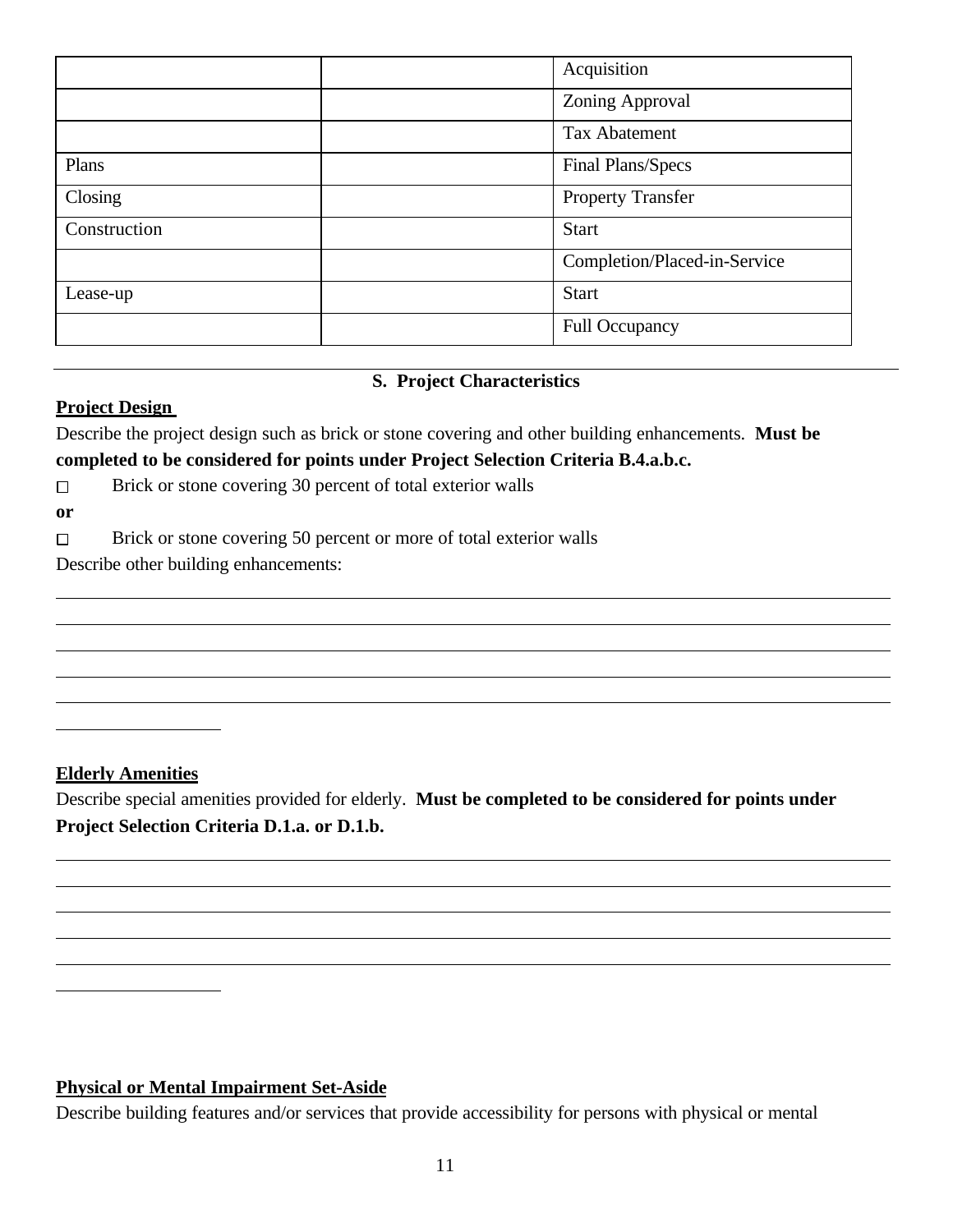impairments. **Must be completed to be considered for points under Project Selection Criteria D.2.**

 $\overline{a}$  $\overline{a}$ 

 $\overline{a}$ 

 $\overline{a}$  $\overline{a}$ 

 $\overline{a}$ 

 $\overline{a}$  $\overline{a}$ 

 $\overline{a}$ 

 $\overline{a}$  $\overline{a}$ 

 $\overline{a}$ 

 $\overline{a}$  $\overline{a}$ 

 $\overline{a}$ 

### **T. Project Need Section**

1. Identify the population to be served as well as the target market area from which the proposed project will attract tenants. Include as much information about the population including the income range(s) of the target market area.

- 2. Describe the existing rental housing stock, both subsidized and non-subsidized, in the proposed market area that will directly compete with the proposed project. Include information on the age, condition, project amenities, occupancy rates, vacancy rates, rents and any rent concessions currently offered.
- 3. Describe projects that are under construction and will directly compete with the proposed project.

<sup>4.</sup> Describe the current housing options available for the targeted population. Provide evidence of demand for the proposed housing such as waiting lists (including section 8), census data, preliminary market studies or other evidence. Are names of interested households being accumulated on a waiting list? If yes, are households being pre-screened for qualification?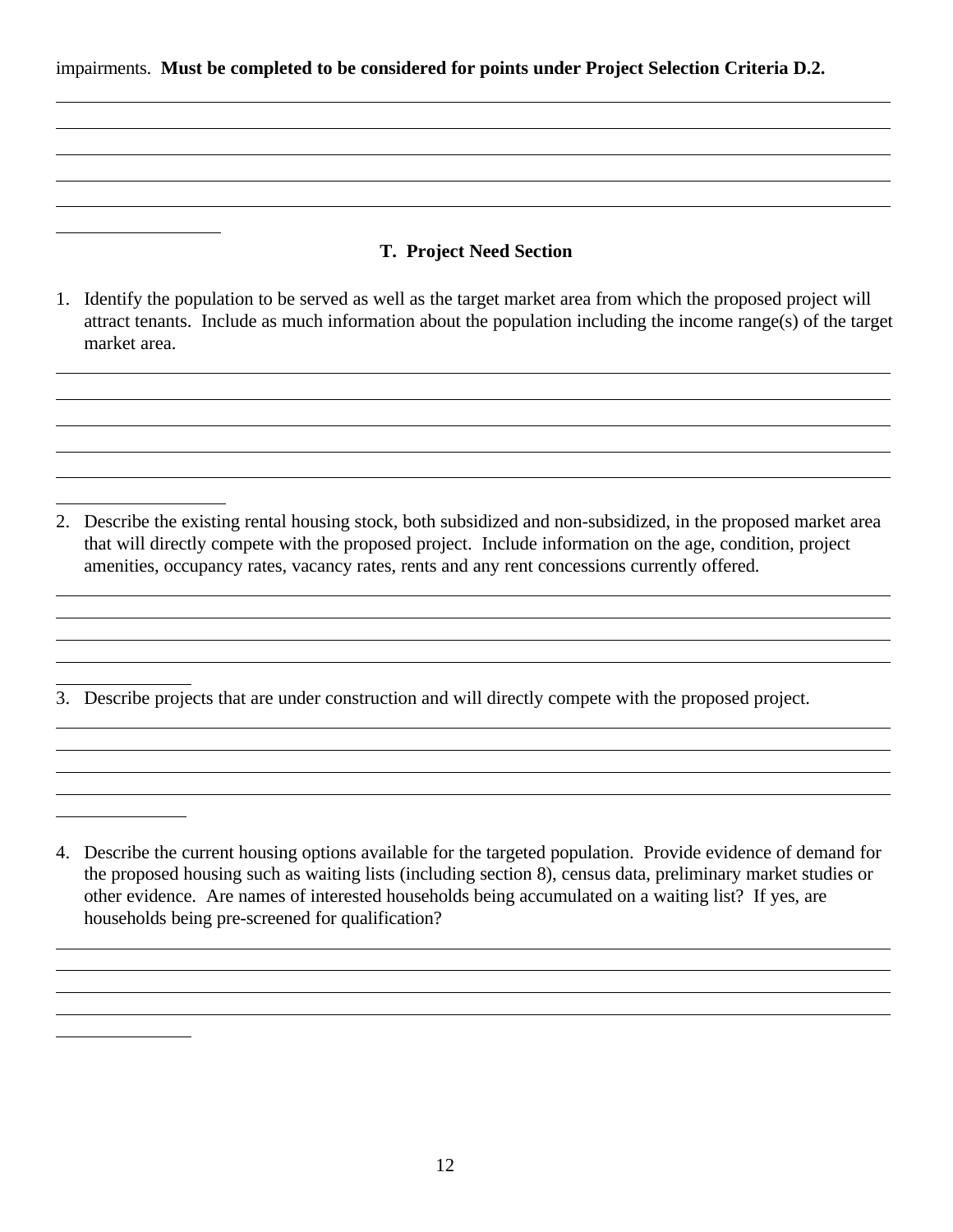#### **U. Statement of Application and Certification**

**NOTICE TO APPLICANTS:** It is the applicant's responsibility to submit adequate documentation to support their score. Consistent failure to provide complete and accurate information during the application process, failure to pay compliance fees or late filing fees, failure to comply with attributes pledged on the application or in any other Kentucky Housing Corporation (KHC) program may result in rejection of the application and the applicant being barred from further participation in the Low Income Housing Tax Credit Program.

The undersigned hereby makes application to KHC for reservation, carryover allocation and final allocation of 2003 Low Income Housing Tax Credit. The undersigned agrees that KHC and any of its directors, officers, employees or agents will be indemnified and held harmless against all losses, costs, damages, expenses and liabilities whatsoever in nature or kind directly or indirectly resulting from, arising out of or related to acceptance, consideration and approval or disapproval of such application.

The undersigned certifies that he or she is familiar with the applicable provisions of the Internal Revenue Code (IRC) as it relates to the Low Income Housing Tax Credit Program. The undersigned certifies compliance with all provisions of the IRC and applicable regulations, rulings and other pronouncements of the United States Department of the Treasury, including nonprofit regulations and requirements.

The undersigned understands that KHC, in order to effectively administer the Low Income Housing Tax Credit Program, may, from time to time throughout the compliance period, require additional information. The undersigned agrees that, upon receipt of a reasonable request, such additional information will be promptly submitted to KHC. The undersigned agrees that, upon receipt of a reasonable request, representatives of KHC will be permitted to enter the project premises to conduct inspections. The undersigned further understands and agrees that a fee will be assessed by KHC for its compliance monitoring activities as required by the IRC.

The undersigned agrees to pay all application, reservation and compliance monitoring fees (including late filing penalties) assessed by KHC for administration of this program and understands that these fees are nonrefundable.

The undersigned, under the penalties of perjury, hereby represents and certifies that the foregoing information is true, complete and accurate to the best of his or her knowledge and belief. The undersigned further certifies that he or she is duly authorized to execute this instrument.

**The undersigned understands that incomplete applications will be returned to the applicant and will not be considered for Housing Credits. The undersigned also understands that their application will be scored as it is submitted. Additional documentation will not be accepted once the application has been submitted.**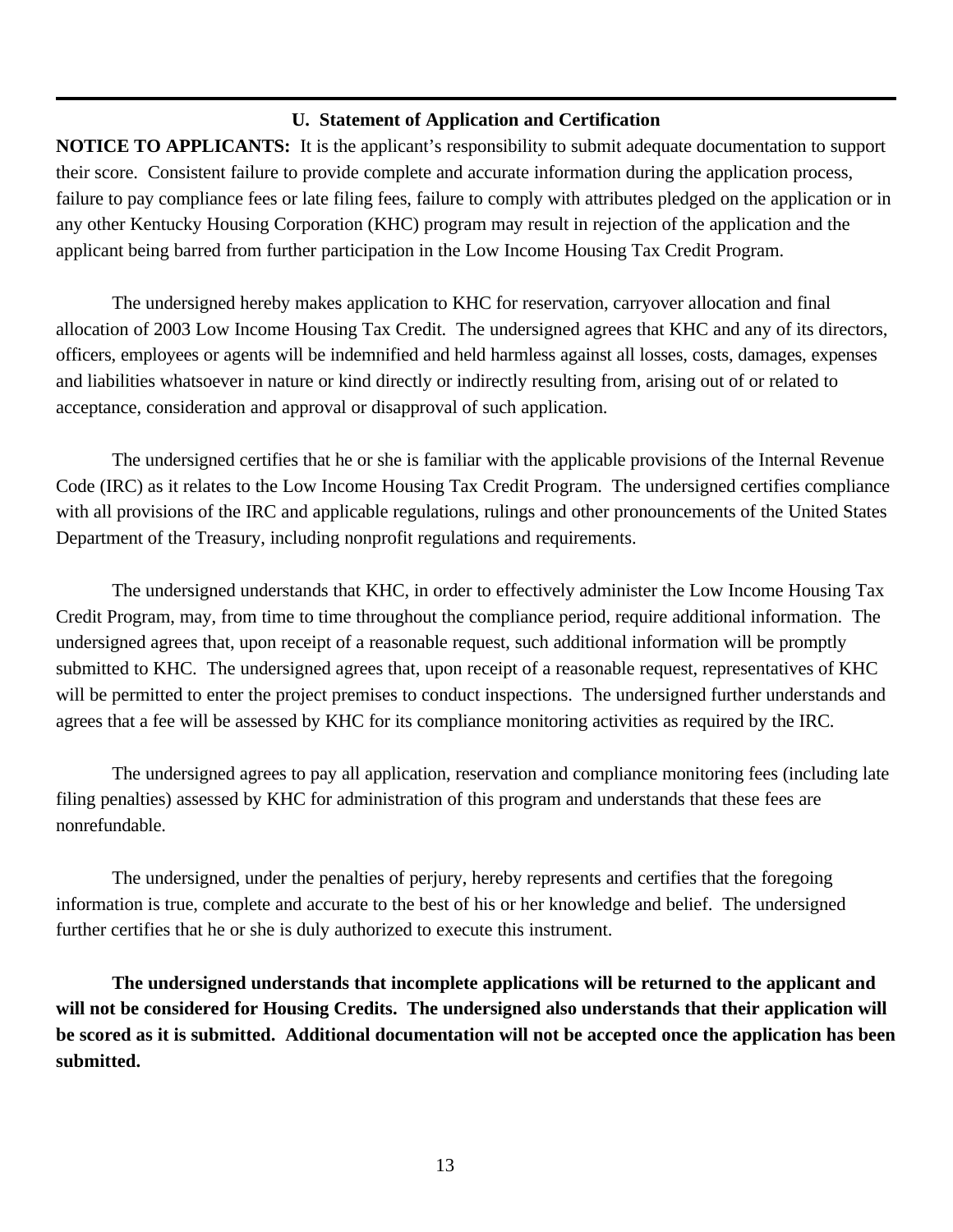| this $\_\_\_\_\_$ day of $\_\_\_\_\_\_\_$ , 2003. | In witness whereof, the undersigned has caused this instrument to be duly executed in his or her name on                                                                                                                                       |  |
|---------------------------------------------------|------------------------------------------------------------------------------------------------------------------------------------------------------------------------------------------------------------------------------------------------|--|
|                                                   | Legal name of owner/sponsor                                                                                                                                                                                                                    |  |
|                                                   |                                                                                                                                                                                                                                                |  |
|                                                   | Title                                                                                                                                                                                                                                          |  |
|                                                   |                                                                                                                                                                                                                                                |  |
|                                                   |                                                                                                                                                                                                                                                |  |
| $\sim$ , 2003.                                    |                                                                                                                                                                                                                                                |  |
|                                                   | the control of the control of the control of the control of the control of the control of the control of the control of the control of the control of the control of the control of the control of the control of the control<br>Notary Public |  |
|                                                   |                                                                                                                                                                                                                                                |  |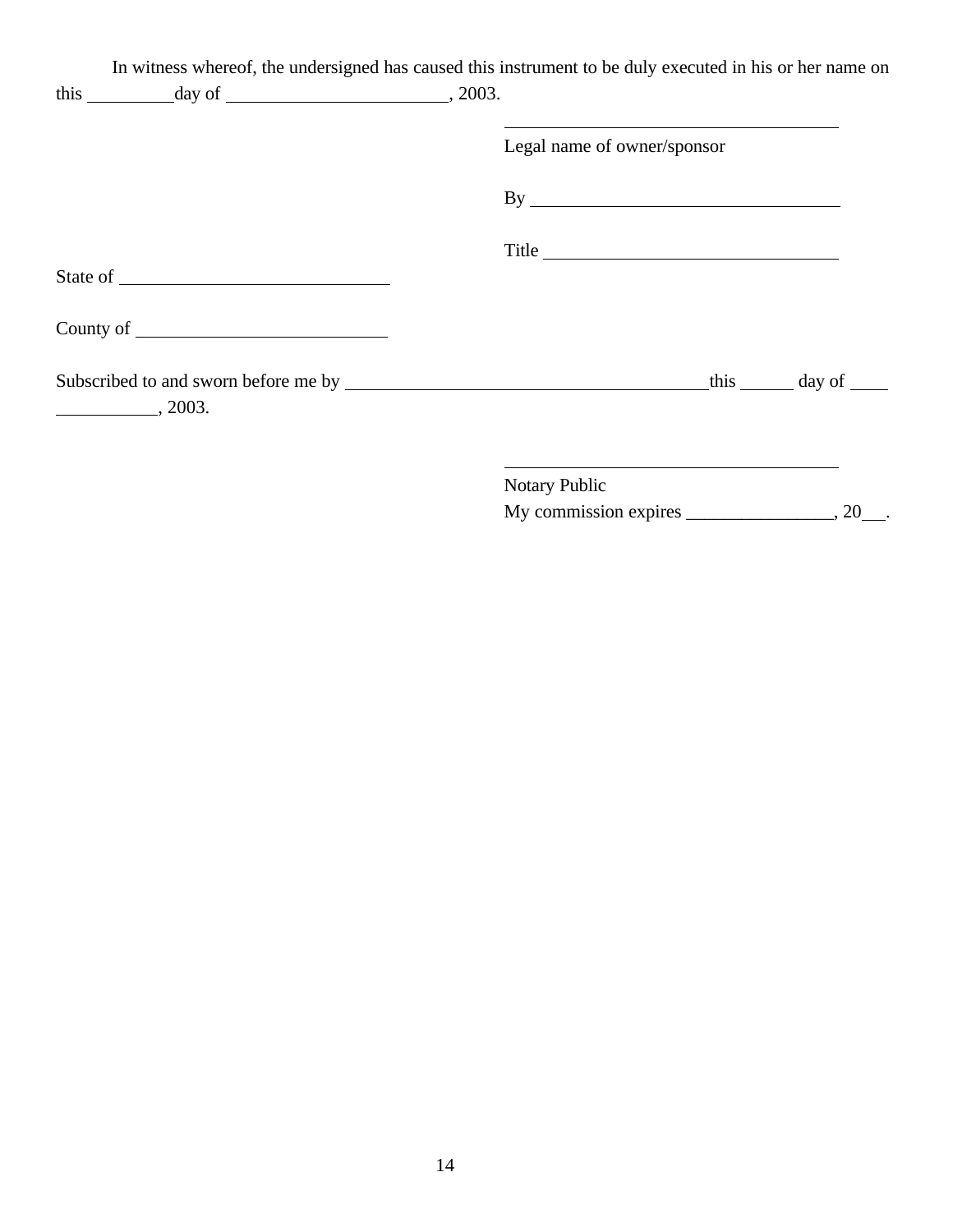## **2003 HOUSING CREDIT APPLICATION EXHIBIT CHECKLIST**

The following items must be submitted with the application. Check to ensure that a complete application is submitted. Incomplete applications will be returned to the applicant. Put N/A where not applicable. Applications will be scored as they are submitted. Additional documentation will not be accepted once the application is submitted.

## *Minimum Requirements*

### **If any of the Minimum Threshold Requirements are not submitted, the application will be returned to the applicant and will not be considered for Housing Credit.**

1.  $\Box$  Demonstration of site control for each site.

## Type of site control:

- $\Box$  Option to purchase Initial Expiration date
- □ Purchase contract Date closing must occur by
- Owned/property deed *NOTE: Recorded deed must be submitted with application*
- Lease agreement Number of years
- $\Box$  Option to lease Initial Expiration date
- 2. Commitment letters from **each source** of construction financing.
- 3. Commitment letters from **each source** of permanent financing, including grants.
- 4.  $\Box$  Commitment of funds from Federal Home Loan Bank's Affordable Housing Program must be submitted. *NOTE: The 10 points under Project Selection Criteria B.3 will not be awarded until the commitment is received by KHC.*
- 5.  $\Box$  Grants and subordinate loans include a description of the repayment terms or a copy of the agreement.
- 6.  $\Box$  Capacity of development team to construct, maintain and manage the proposed project.

## Developer credentials

- $\Box$  Resume
- $\Box$  List of projects completed indicating the type of development and number of units.
- $\Box$  List of all projects that are under construction and the expected completion date.

*NOTE: If joint venture, include credentials of all developers.*

## Management company credentials

- $\Box$  Resumes of key staff.
- $\Box$  List of projects including number of units in each. Identify type (low-income/market) of development.
- 7.  $\Box$  Letter of intent from management company.
- 8.  $\Box$  Statement from the project's architect describing energy-efficient design and construction practices.
- 9. Letter of support from the mayor if the project is located within the city limits **or** the county judgeexecutive if the project is located outside the city limits.
- 10. Endorsement from the local Renaissance Kentucky committee if the project is located within the designated gold or silver Renaissance area.
- 11.  $\Box$  Preliminary market study performed by an independent professional market study provider.
- 12. Preliminary market study must identify **all** other Housing Credit projects and units in other projects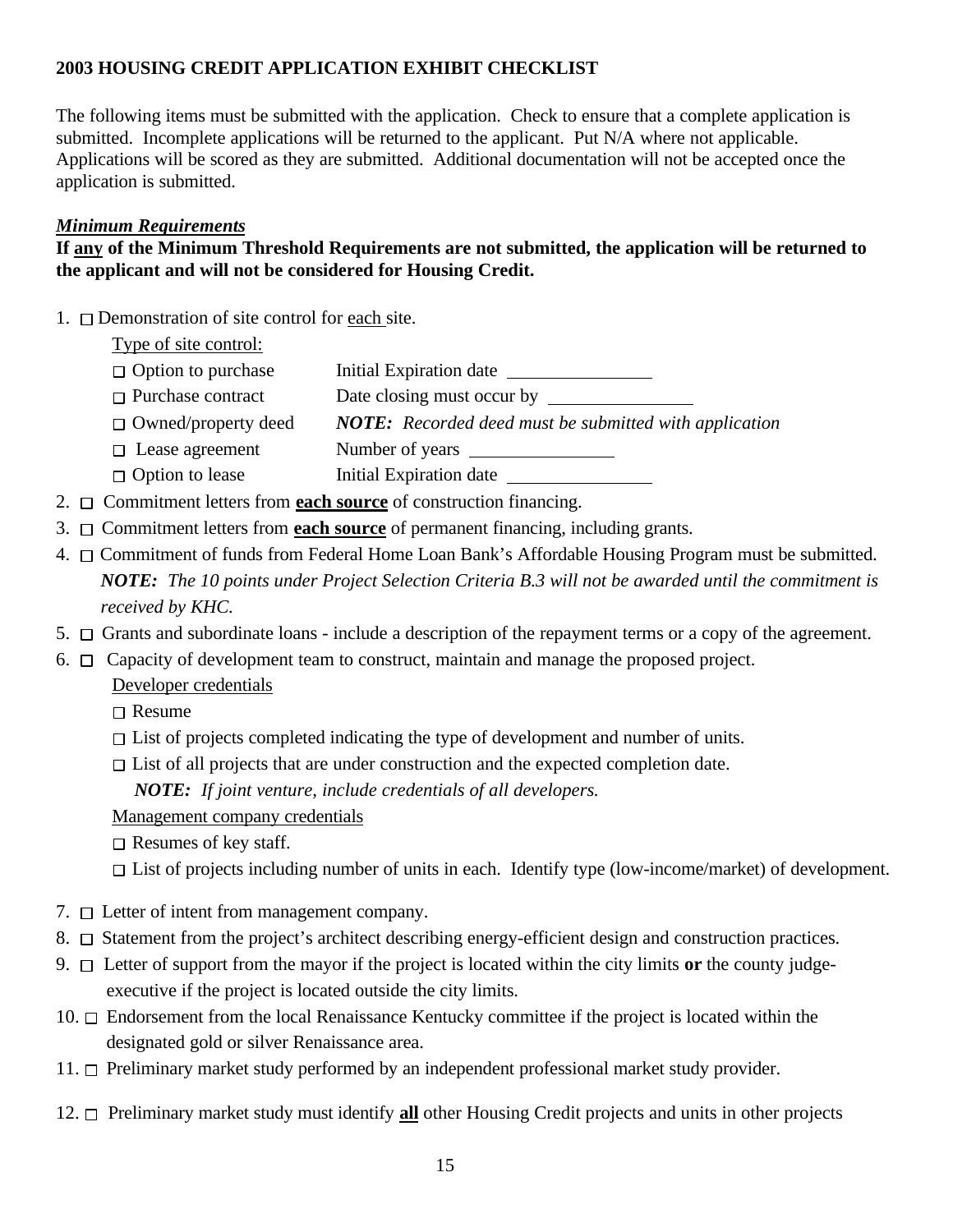located adjacent to or near the proposed project. If this information is omitted from the preliminary market study, the application will receive *no points* under Project Selection Criteria B.1.

- 13.  $\Box$  Projects applying for acquisition credit include documentation indicating eligibility under Section 42(d).
- 14.  $\Box$  Description of landscaping.
- 15.  $\Box$  Site plan indicating the location of all buildings in the project.

### *Scoring Attachments*

- 1. Nonprofits only IRS exempt status determination letter. *NOTE: Include for each nonprofit organization involved in the project.* 
	- □ Initial determination letter. Advance ruling period ends NOTE: *If advance ruling period has ended, final determination letter must be submitted.*

### **OR**

- $\Box$  Final determination letter
- 2. Nonprofits only Articles of Incorporation. *NOTE: Include for each nonprofit organization involved in the project. One of the exempt purposes must be fostering of low income housing*
- 3.  $\Box$  Documentation supporting minority or female owned and managed for profit development entity.
- 4.  $\Box$  Documentation showing that the project meets the local rental housing needs as indicated by public housing waiting lists.
- 5.  $\Box$  Letter from qualified nonprofit organization describing the tenant-based services they will provide to be considered for 10 points under Project Selection Criteria C.2.
- 6.  $\Box$  If applicable, IRS waiver for a troubled project.
- 7. Documentation that compliance period has ended if project has previously received Housing Credits.

### *General*

- 1.  $\Box$  Application fee of \$500 for exclusively nonprofit projects or \$750 for all other projects.
- 2.  $\Box$  Written narrative describing the project.
- 3.  $\Box$  All projects in an area subject to a plan for community or neighborhood revitalization must attach documentation showing that the project conforms with such plan.
- $4. \Box$  Map showing project location in sufficient detail with congressional district identified.
- 5.  $\Box$  Map showing project location in sufficient detail with Qualified Census Tract/Difficult Development Area(s) is identified.
- 6.  $\Box$  Map showing project location in sufficient detail so the project can be located for a site visit.

### **I understand that incomplete applications will be returned to the applicant and not be considered for housing credit. I also understand that the application will be scored as submitted.**

 $\overline{\phantom{a}}$  , and the contract of the contract of the contract of the contract of the contract of the contract of the contract of the contract of the contract of the contract of the contract of the contract of the contrac

 $\overline{\phantom{a}}$  , and the contract of the contract of the contract of the contract of the contract of the contract of the contract of the contract of the contract of the contract of the contract of the contract of the contrac

Applicant Signature Date

Preparer/Consultant Signature Date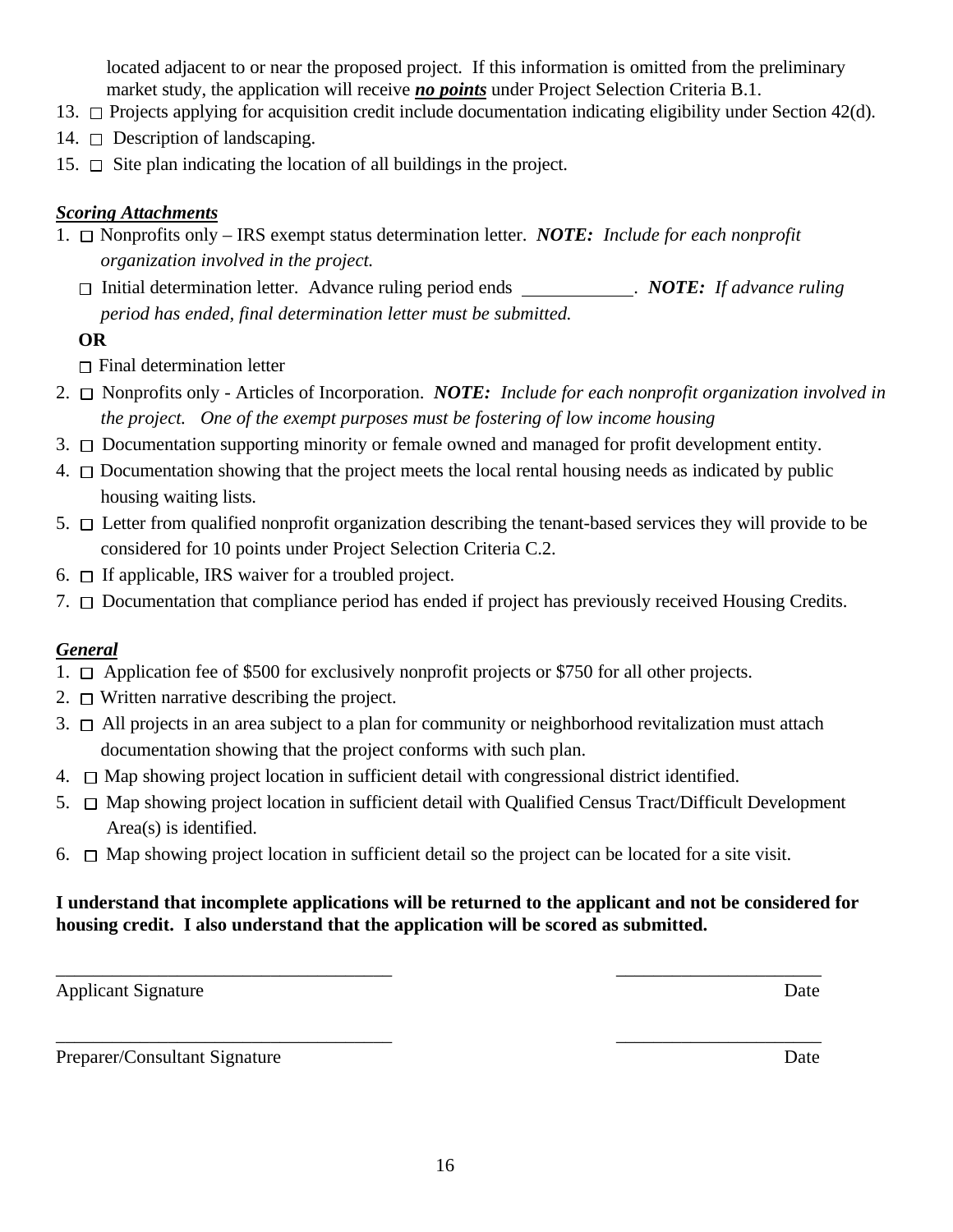## **2003 DOCUMENTATION REQUIREMENTS CHECKLIST**

## **I. To receive a final reservation of HC, these items must be submitted within 30 days after notification of HC award:**

- 1. Five percent reservation fee.
- 2. Evidence of appropriate zoning.
- 3. Evidence of availability of adequate utility service (gas and/or electric, water and sewer).
- 4. Estimated project cost breakdown per building.
- 5. Updated project completion schedule.
- 6. Fifteen-year projection of project cash flows.
- 7. Copies of the articles of incorporation or partnership agreement and certificate of limited partnership that has been filed with the Secretary of State.
- 8. Letter from architect verifying square footage of project. The architect also must verify that the following minimum heated and cooled net square footage for new construction projects have been

met: Single Room Occupancy (SRO) unit – 150 net square feet Efficiency Apartment – 400 net square feet One-bedroom unit – 600 net square feet Two-bedroom unit – 800 net square feet Three-bedroom unit  $-1,000$  net square feet Four-bedroom unit – 1,100 net square feet

- 9. Final market study from approved provider documenting the need for the proposed development. The applicant must pay the fees for the market study.
- 10. Owner and general partner(s) federal identification numbers.
- 11. All selected projects involving substantial rehabilitation of existing buildings must provide a capital needs assessment prior to final reservation/allocation. This assessment should be performed by a qualified architectural or engineering firm approved by KHC. The purpose is to determine whether the proposed existing building and rehabilitation activities are sufficient to ensure that the building and improvements have a useful life of at least 30 years.
- 12. Appraisal supporting the basis for Housing Credit requested for all buildings requesting acquisition credit.
- 13. Documentation from the architect that buildings comply with all state and local building codes including accessibility standards, applicable federal accessibility laws including Fair Housing Accessibility Guidelines and the Americans with Disabilities Act Accessibility Guidelines.
- 14. All new construction projects must implement KHC's tier one universal design standards. The architect must certify that the project meets this requirement.

### **II. These items must be submitted by November 26, 2003 for issuance of a carryover allocation:**

- 1. Updated schedule of sources and uses of funds.
- 2. Evidence of having incurred more than 10 percent of total project cost. This must be prepared by an independent Certified Public Accountant using the approved KHC format. An extension may be requested for this item only. All other documents must be submitted by November 26, 2003.
- 3. Updated project completion schedule (including expected placed-in-service dates).